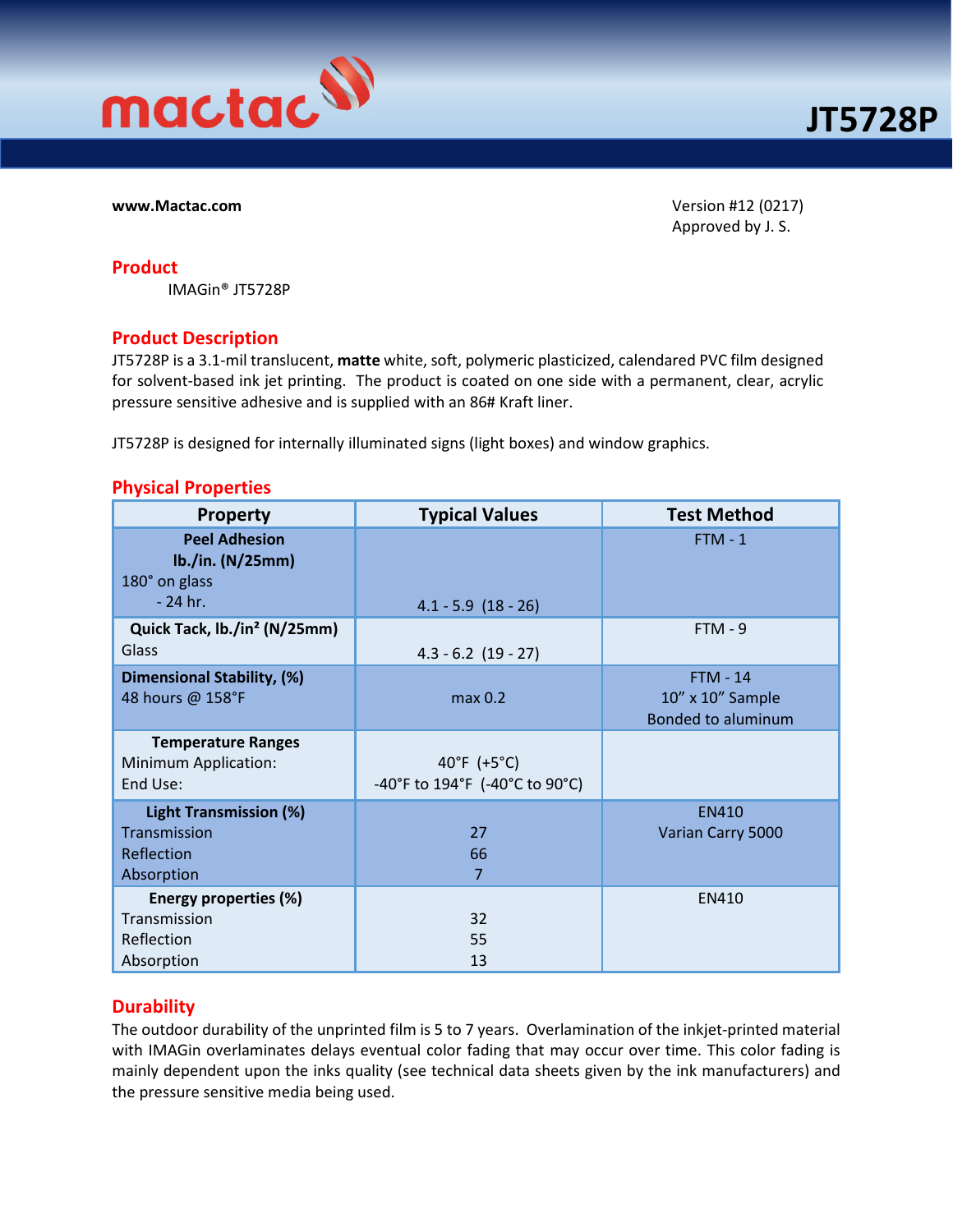# Shelf Life

2 years from D.O.M. when stored at 60/77°F (15/25°C) and 50% relative humidity in the original package.



To achieve the best possible print quality, please make sure that the correct ICC profiles or printer settings are used. Profiles can be obtained from our Distributors or can be downloaded from www.mactac.com . Printer and heater settings and ICC profiles can also be downloaded from some O.E.M. or software manufacturer's websites.

The ICC profiles are provided solely as a customer resource. Print environments, the individual nature of printing systems, inks and software can significantly affect output. It is the customer's responsibility to determine the suitability of any profile for use in their specific print environment.

## Glass Breakage

MACtac accepts no liability for glass breakage due to temperature differences across the glass which can be caused by sunlight on dark areas of the graphic. Size, thickness, quality of cut, edge treatment, tinting and frame design all effect temperature stress.

## **Limitations**

- 1) The user is responsible for determining the product's suitability, including adhesion and if needed, removal characteristics when used in applications other than listed specifically in this Performance Guide.
- 2) If there are any questions about applications, please contact your Mactac sales representative to discuss your requirements for recommendations.
- 3) If this is a printed Performance Guide it is an uncontrolled document. Please check the Mactac website for the latest, most up-to-date version.

### Recommendations

Always test your combination of JT5000 products, inks and laminating films prior to commercial use.

- 1) Printing Conditions: Print in conditioned pressroom at  $\pm$ 73°F (23°C) and 50% RH. The maximum allowable ink saturation is 270%
- 2) Drying Requirements: Solvent, Eco-solvent and Mild-solvent inkjet prints require 24 48 hr. drying time - open to the air. Inks do not dry when printed media is rolled up. The prints must be dry prior to lamination or application.